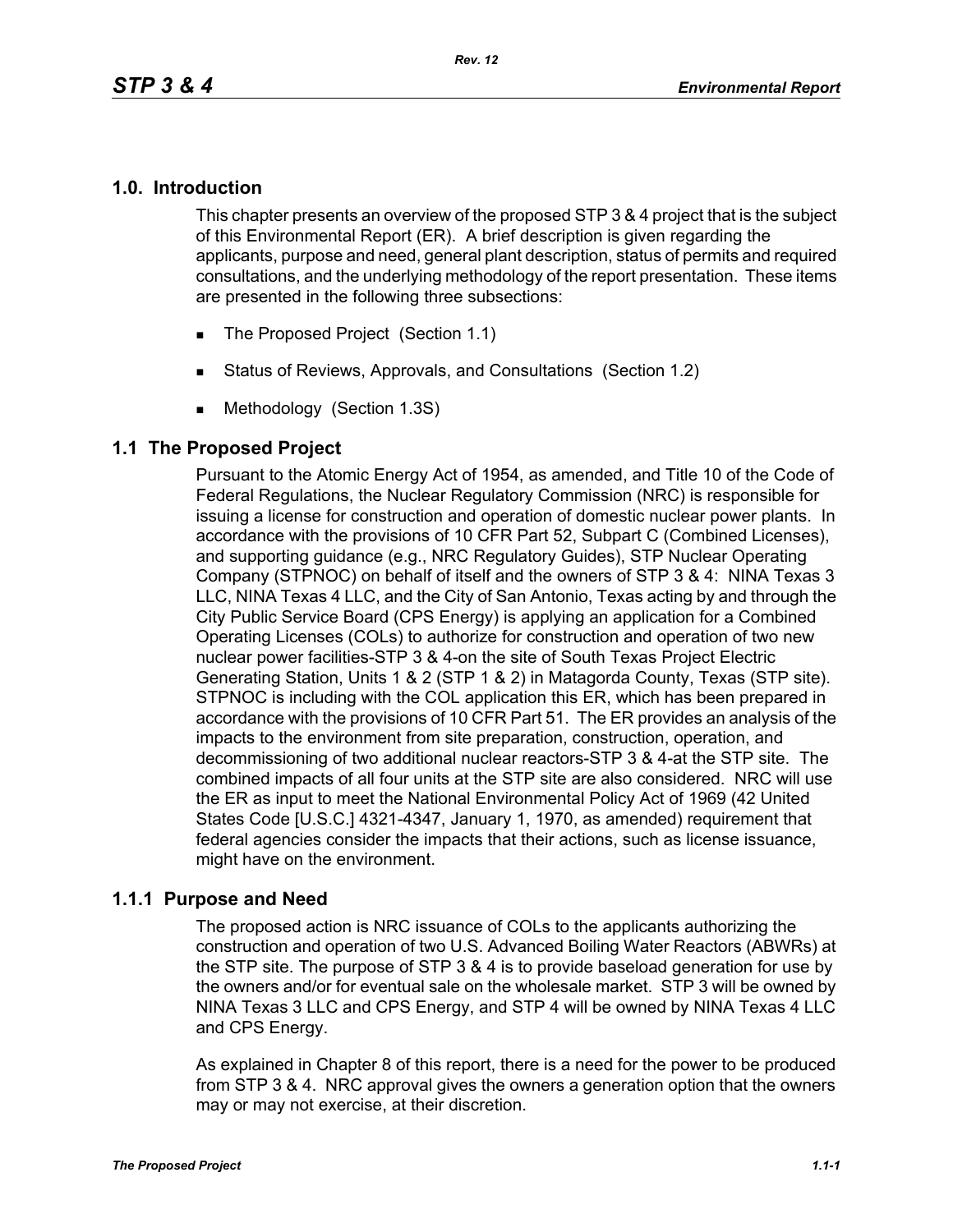## **1.1.2 Project Description**

This subsection provides a brief summary of project information that subsequent sections, particularly Chapter 3, Plant Description, describe in greater detail.

### **1.1.2.1 The Applicant and Owners**

NRG South Texas LP (NRG) (44% ownership), City Public Service Board of San Antonio, Texas (CPS Energy) (40% ownership), and the City of Austin, Texas (16% ownership) are the owners of the STP 1 & 2 site and facilities. STPNOC is the licensed operator of STP 1 & 2, with control of STP 1 & 2 and the authority to act as the agent applying for a COL for the STP site. STP 3 will be owned by NINA Texas 3 LLC and CPS Energy, and STP 4 will be owned by NINA Texas 4 LLC and CPS Energy. Pursuant to existing agreements, the NINA entities would own 92.375% of each unit while CPS Energy would own 7.625% of each unit. If plans regarding the ownership percentages change, this application will be updated accordingly. The proposed units would be baseload merchant generator plants. NINA Texas 3 LLC and NINA Texas 4 LLC intends to sell its share of the power from STP 3 & 4 on the wholesale market. CPS Energy may either use its share of STP 3 & 4 to supply the needs of its service area and/or sell the power on the wholesale market.

STPNOC will be the operator for STP 3 & 4. The COL application, COLA Part 1, Administrative Information, provides additional information about the co-owners of STP 3 & 4.

### **1.1.2.2 Site Location**

The STP site is located on approximately 12,220 acres in a rural area of Matagorda County, Texas, approximately 12 miles south-southwest of the city limits of Bay City, Texas, and 10 miles north of Matagorda Bay, along the west bank of the Colorado River. The plant footprint for STP 3 & 4 is approximately 2000 feet northwest of existing STP 1 & 2 and is generally the area that had been designated for two additional units when the facility was first planned. The location of STP 3 & 4 on the STP site is shown on Figure 1.1-1. Section 2.1, Site Location, provides additional information regarding the site and the location of the two new ABWR reactors.

### **1.1.2.3 Reactor Information**

STPNOC and the owners have selected the General Electric (GE) ABWR as the technology for two new reactors at the STP site, STP 3 & 4. The NRC approved the reference ABWR DCD in March 1997. The final design certification rule was published in the Federal Register on May 12, 1997 (62 FR 25827). This allows the ABWR design to be referenced in a COL application under 10 CFR 52. The total gross thermal megawatt output is 3926 MWt and the net electrical output is approximately 1300 MWe per unit. Further details on the ABWR reactor design is provided in Section 3.2.

## **1.1.2.4 Cooling System Information**

STP 3 & 4 will use a closed-loop cooling water system that would withdraw and discharge water from and to the Main Cooling Reservoir (MCR), similar to the existing cooling system for STP 1 & 2. Makeup water for the MCR will be withdrawn from the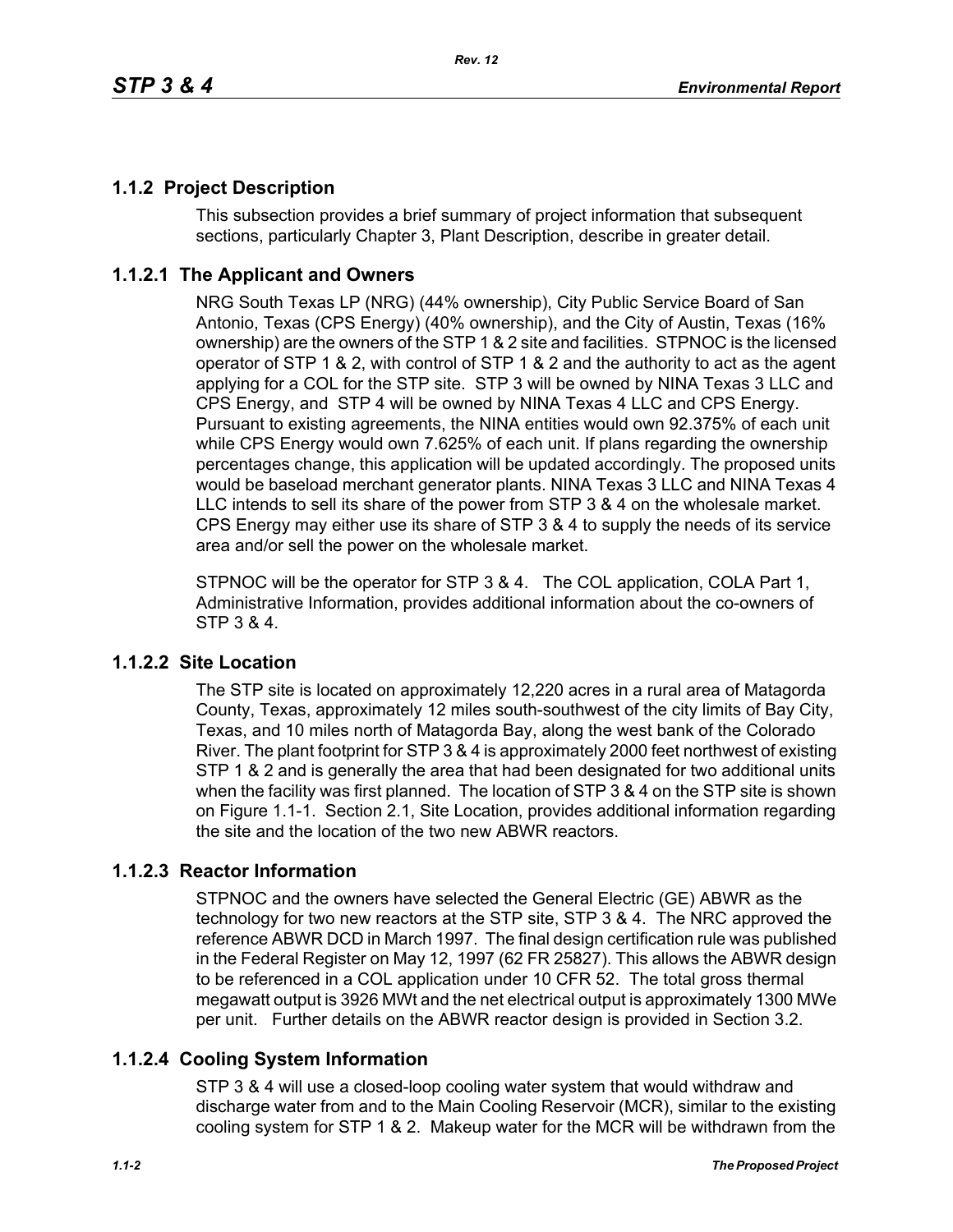Colorado River using the preexisting intake structure. STP 3 & 4 will use mechanical draft cooling towers to dissipate waste heat and a water storage basin for the safetyrelated cooling system. This differs from STP 1 & 2, which uses the essential cooling pond. The STP 3 & 4 cooling tower basin makeup water is normally provided by the plant well water system. Blowdown will discharge from the MCR to the Colorado River. Additional details regarding the STP 3 & 4 cooling system are provided in Section 3.4.

#### **1.1.2.5 Transmission System Information**

The STP 3 & 4 connections to the regional grid will use existing rights-of-way to minimize, to the extent feasible, new disturbance and potential adverse impacts. The onsite power transmission system for STP 3 & 4 consists of the STP 3 & 4 345kV switchyard, five 345kV power transmission lines, and a 345kV tie-line from the STP 3 & 4 345kV switchyard to the existing STP 1 & 2 345kV switchyard. Two of these 345kV transmission lines will be upgraded from the STP site to their connection to the Hillje substation some 20 miles northwest of the STP site. The modifications to upgrade these two transmission lines will be on an existing right-of-way. No new rights-of-way outside the STP site are required for STP 3 & 4.

The three interconnect transmission line rights-of-way commence from the STP 3 & 4 345kV switchyard and head northward less than a quarter mile to intersect the existing transmission line corridor. From the point of intersection, the additional power provided by STP 3 & 4 would be transmitted over upgraded circuits in an existing right-of-way. Subsection 2.2.2 and Section 3.7 provide additional details regarding both the onsite and offsite transmission systems.

#### **1.1.2.6 Preapplication Public Involvement**

STPNOC has an active community affairs and public outreach program. Examples of public outreach include community board meetings, student presentations, and emergency preparedness community activities. STPNOC offers educational and emergency preparedness information to the public by providing tours of the Control Room simulator and the Emergency Operations Facility, presentations during Career Day, distributing flyers and newsletters, and by advertising on local radio stations and in local newspapers.

STPNOC also plays an active role in supporting local philanthropy efforts including the United Way Foundation, the American Cancer Society, the American Red Cross, the March of Dimes, and the Palacios Boys & Girls Club.

STPNOC plans to continue conducting public outreach and communications efforts in conjunction with preparing the COL application. Examples of STP 3 & 4 communications include: fact sheets; presentations; interaction with civic, state, and local officials; and industry updates and interfaces. Several meetings with local officials, the community, and the NRC are anticipated through the start of commercial operations. The first public outreach meeting held by the NRC in Bay City occurred on June 27, 2007. This meeting was announced via local media outlets (e.g. newspapers).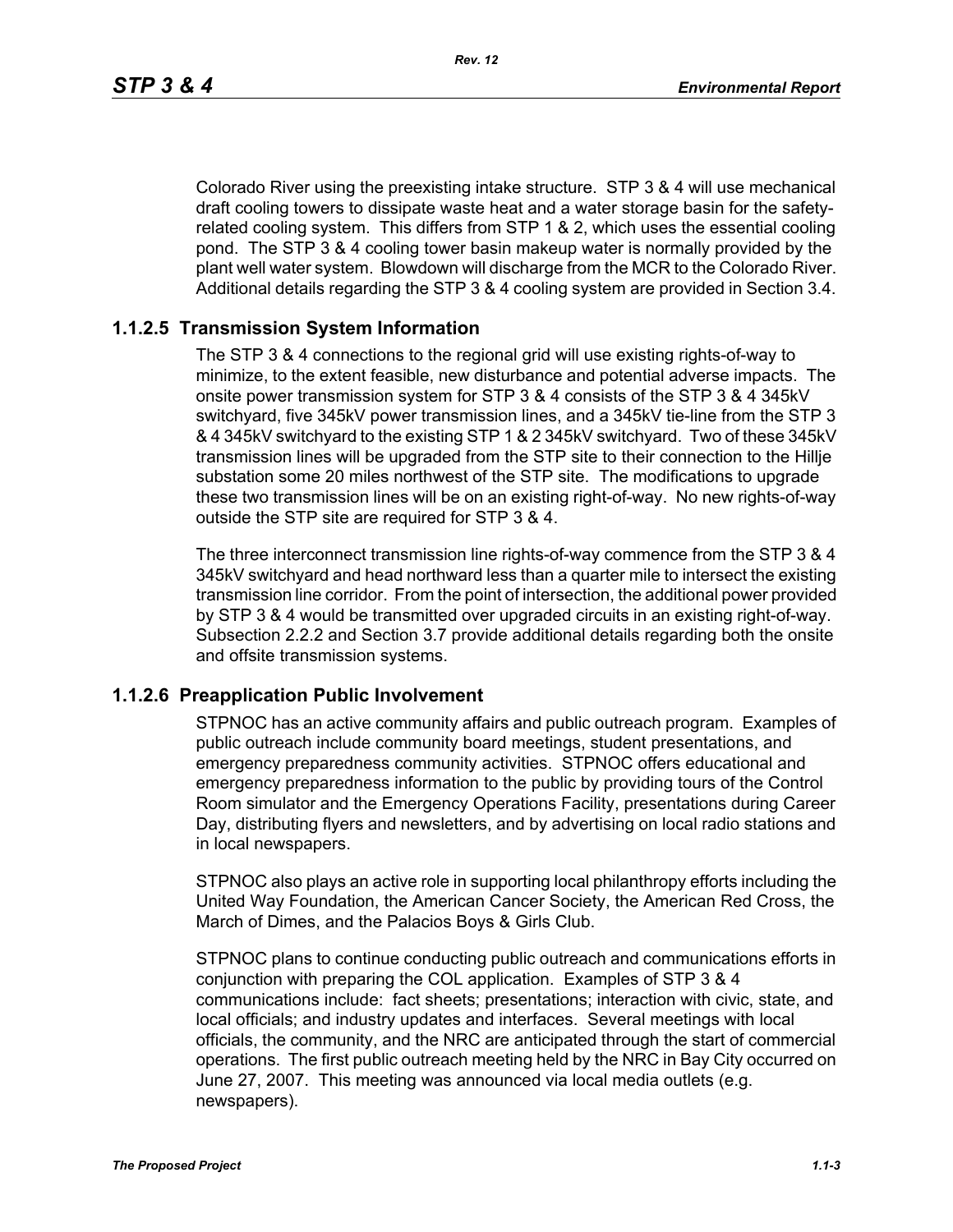# **1.1.2.7 Proposed Dates for Major Activities**

NRC regulations provide for COL applicants to perform both preconstruction site preparation activities and limited work authorization (LWA) activities before issuance of the COL. STPNOC plans to start preconstruction activities in January 2009 and conclude these activities in January 2010. If LWA activities are to be performed, they may begin in January 2010 and conclude in January 2011.

Construction activities for STP 3 will begin following the site preparation for both STP 3 & 4. STPNOC expects to initiate construction of STP 3 in January 2011 and STP 4 in May 2011. STPNOC estimates that construction would occur over a 63-month period for both units, beginning with NRC approval of the COL application in January 2011. Commercial operation for STP 3 is projected in March 2015 and March 2016 for STP 4.